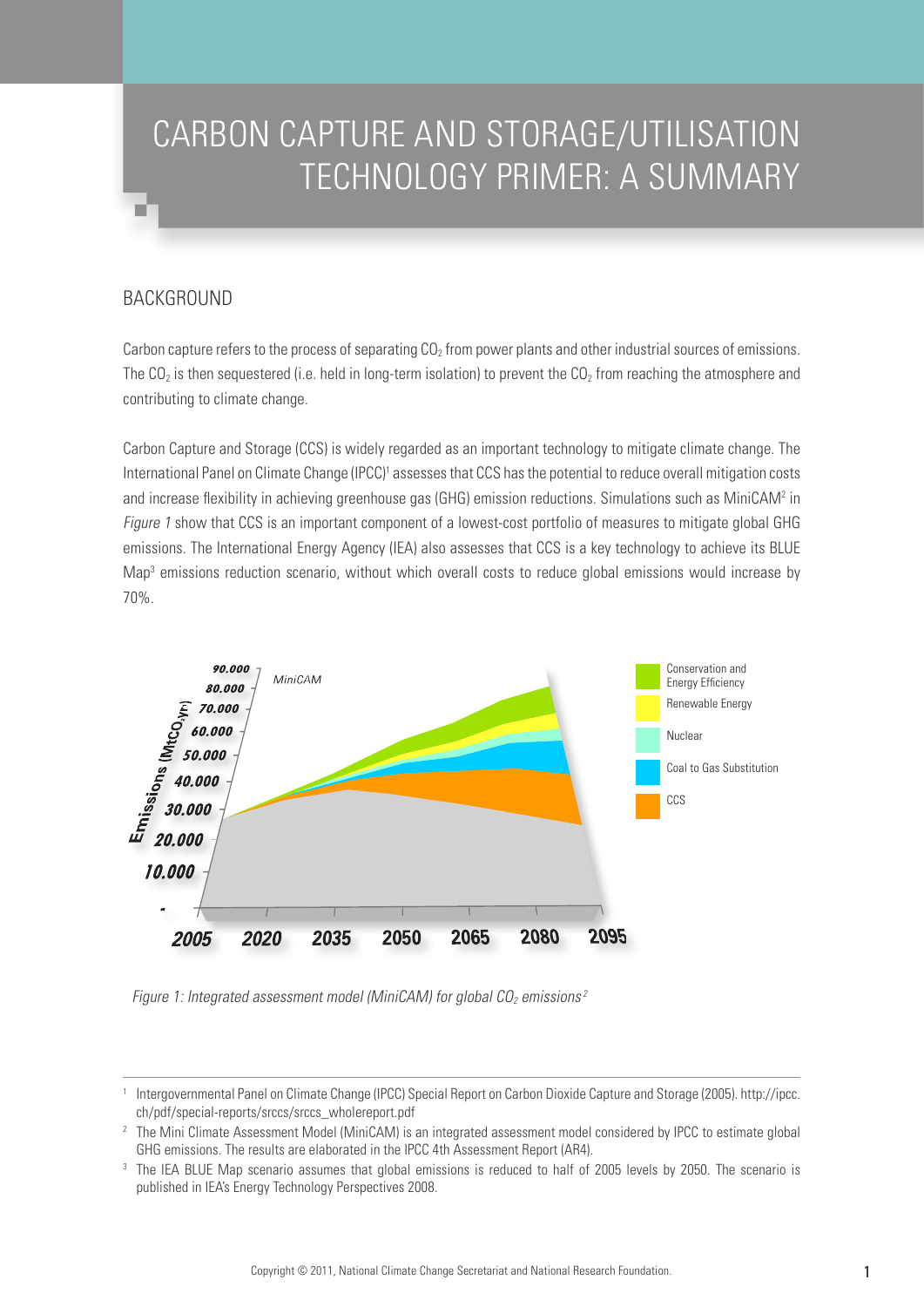## Potential Application in Singapore

Singapore is a small island state with limited access to renewable energy sources due to its physical size and geographical conditions. 97% of the energy demand in Singapore is met through the use of fossil fuels. Singapore has taken significant steps to address its energy demand through various energy efficiency and conservation initiatives. In addition, Singapore has invested significantly in clean energy technologies such as solar to maximise its capacity to harness renewable energy. Despite these efforts, fossil fuels are expected to remain the dominant source of energy for Singapore in the foreseeable future.

Singapore's GHG emission in 2005 was about 40 million tonnes of  $CO<sub>2</sub>$ <sup>4</sup> Power generation, together with energyintensive industries such as the refinery, petrochemical and semiconductor cluster's, account for the bulk of Singapore's emission. These are potential areas for the application of CCS technology locally.

Singapore is committed to mitigate carbon emissions as part of a global effort to address climate change. The government has submitted a pledge to the United Nations Framework Convention on Climate Change (UNFCCC) to reduce GHG emissions by 16% below business-as-usual levels in 2020, contingent on a legally binding global agreement in which all countries implement their commitments in good faith. Climate change is a long-term challenge. In mitigating climate change, the Cancun Agreements call for all Parties to cooperate in achieving peak global and national GHG emissions as soon as possible. Beyond 2020, Singapore would need new solutions to develop on a low emissions pathway while sustaining economic growth. Given that Singapore has limited access to alternative energy, the authors assess that CCS is a key technology for Singapore to continue to use fossil fuel resources in a cost-effective manner while meeting its long-term GHG mitigation obligations. In the context of Singapore, CCS solutions are likely to take the form of carbon capture and storage/utilisation (CCS/U).

CCS/U is expected to bring the following benefits to Singapore:

- (a) Significantly lowering carbon emissions from industry and power generation.
- (b) Enabling a wider range of sources for baseload generation, to diversify Singapore's fuel mix for enhanced energy security.
- (c) Generating economic returns from a potential new industry for sustainable green products from carbon.

## Carbon Capture Technologies

Technologies for  $CO_2$  capture can be broadly classified into three categories. These are (i) post-combustion capture, (ii) pre-combustion capture and (iii) oxyfuel combustion (see Figure 2). Since capture from industrial processes employs more or less the same technologies, it is not discussed separately.

<sup>4</sup> Singapore National Climate Change Strategy (2008), National Climate Change Committee. http://app.mewr.gov.sg/data/ ImgUpd/NCCS\_Full\_Version.pdf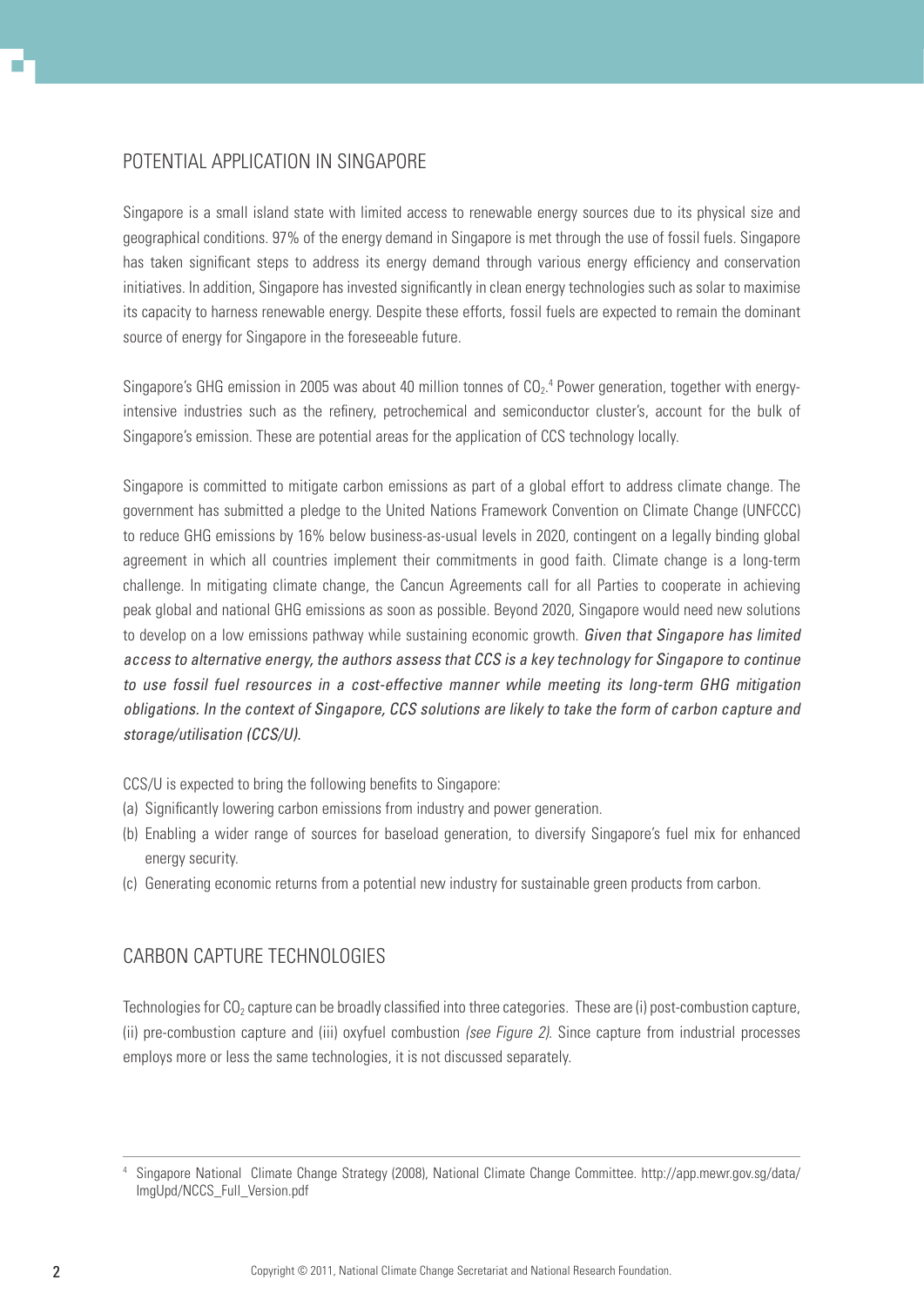

Figure 2: Types of carbon capture scenarios<sup>5</sup>

## Post-combustion Capture

The combustion of fossil fuels produces an exhaust stream of flue gas. Post-combustion capture refers to the separation of  $CO<sub>2</sub>$  from other gases and impurities in this gas mixture. The process is challenging for several reasons. First, the concentration of  $CO<sub>2</sub>$  in a flue gas mixture is rather low and separating it from non-condensable gases (e.g. nitrogen) is complex. Second, the flue gas exists at a relatively low pressure. The volume of gas that has to be treated is thus high. Third, the capture process consumes a significant amount of energy. This requirement is referred to as energy penalty, which is defined as the proportion of energy produced by a power plant that is diverted to power the capture process. The energy penalty has to be kept to a minimum to reduce operating cost.

The main technologies for post-combustion capture are as follows:

(a) Solvent absorption makes use of a liquid solvent (typically an amine) to absorb  $CO<sub>2</sub>$  that is contained in the flue gas mixture. The dissolved  $CO<sub>2</sub>$  is subsequently removed from the solvent using steam. Although the process of absorbing  $CO<sub>2</sub>$  requires minimal energy input, the process of regenerating dissolved  $CO<sub>2</sub>$  is

<sup>5</sup> Adapted from Figure TS.3 of the Intergovernmental Panel on Climate Change (IPCC) Special Report on Carbon Dioxide Capture and Storage (2005). http://ipcc.ch/pdf/special-reports/srccs/srccs\_wholereport.pdf.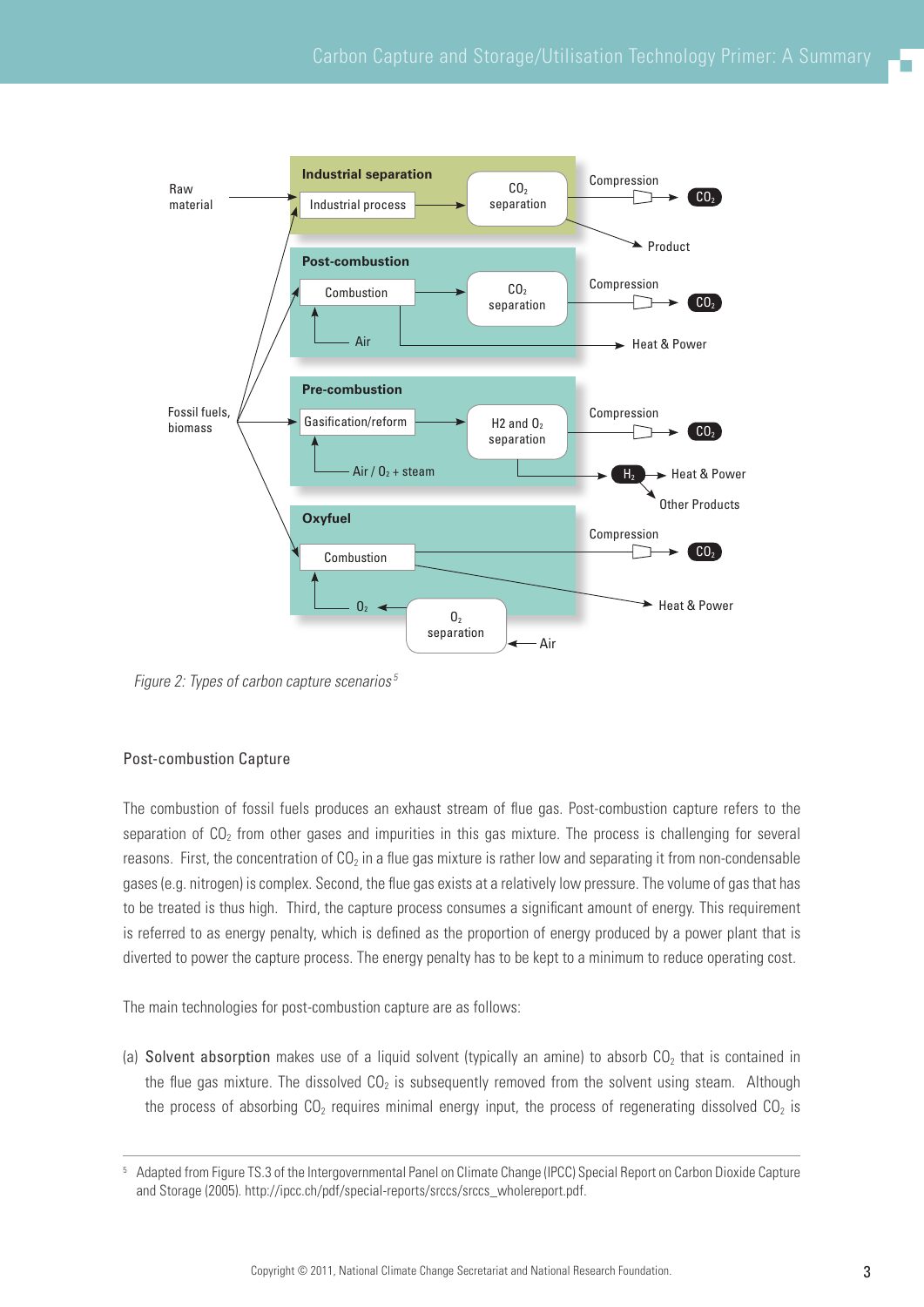energy intensive. Solvent absorption is an established technology and is being used to manufacture hydrogen, ammonia and methanol. Studies indicate that the cost of  $CO<sub>2</sub>$  capture for a 500 MW pulverised coal power plant with absorption technology is about US\$49.7/tonne of  $CO<sub>2</sub>$ , and the energy penalty is about 32%.

- (b) Solid adsorption involves the use of a solid mass-separating material known as an adsorbent. There are two physical properties that enable a material to serve as an adsorbent. The first relies on the affinity of  $CO<sub>2</sub>$ towards the adsorbent to extract  $CO<sub>2</sub>$  in a technique known as equilibrium separation. The second exploits the differences in the rate of diffusion of various substances into the adsorbent to achieve kinetic separation. In a typical separation process, an adsorbent is put through three possible operation cycles to capture CO<sub>2</sub>. These are pressure swing adsorption (PSA), vacuum swing adsorption (VSA) and thermal swing adsorption (TSA). VSA cycle is more attractive than a PSA cycle because the latter requires compression of large volumes of gas. TSA cycle can be a promising alternative if waste heat is available in a plant. Solid adsorption separation is a mature technology in processes such as air-separation and hydrogen purification. However, its application in the area of  $CO<sub>2</sub>$  capture from flue gases mixture is a rather recent development. Recent studies indicate the high potential of solid adsorption technology for  $CO<sub>2</sub>$  capture. The initial costs estimates are promising. At present, a few pilot-scale demonstrations (including one in Singapore<sup>6</sup>) are investigating the effectiveness of the VSA process that employs equilibrium separation for the capture of CO2. The commonly used adsorbents in these studies are zeolites and carbons as these are non-exotic materials and are fairly inexpensive for large-scale deployment.
- (c) Membranes: A membrane is a barrier, which allows for the selective permeation of one component of a fluid mixture from one side to another, i.e. from the feed to the product. The mechanism of separation can be based on (i) the solubility of a gas in the membrane material, (ii) the molecular size, in the case of molecular sieving, or (iii) differences in adsorption properties. Membranes can be made of polymers, carbon, and inorganic materials such as zeolites, etc. The membranes can be fabricated as sheets or hollow fibers. Several membrane processes are being explored for post-combustion CO<sub>2</sub> capture, including simple membrane processes, hybrids with others, etc. One main challenge in using membrane technology arises from the fact that large surface areas are required for the separation, owing to the large quantities of relatively low concentration  $CO<sub>2</sub>$  that has to be concentrated. Furthermore, there is no known membrane separation unit operating at commercial scales in order to obtain estimates of reliability and costs. A mature technology in other fields, membranes still need to be explored in detail, to adapt for efficient use in post-combustion  $CO<sub>2</sub>$  capture processes.

The advantage of post-combustion capture is that it requires little modification to existing equipment and process configuration, as it is applied to the tail-end of a combustion process. Post-combustion capture is the only capture technique that can be practically applied to existing equipment through retrofits. The authors assess that postcombustion capture is an important technology given that it has the greatest potential application in the short term. In the longer term, post-combustion capture will continue to be relevant for industry application, especially where it is not feasible to redesign entire industrial processes to facilitate carbon capture.

 $^6$  A pilot plant study commissioned in Singapore to investigate VSA process for CO<sub>2</sub> capture from power plant flue gas is now underway. This is a collaboration project among the adsorption and process systems research groups at NUS, NTU and ICES.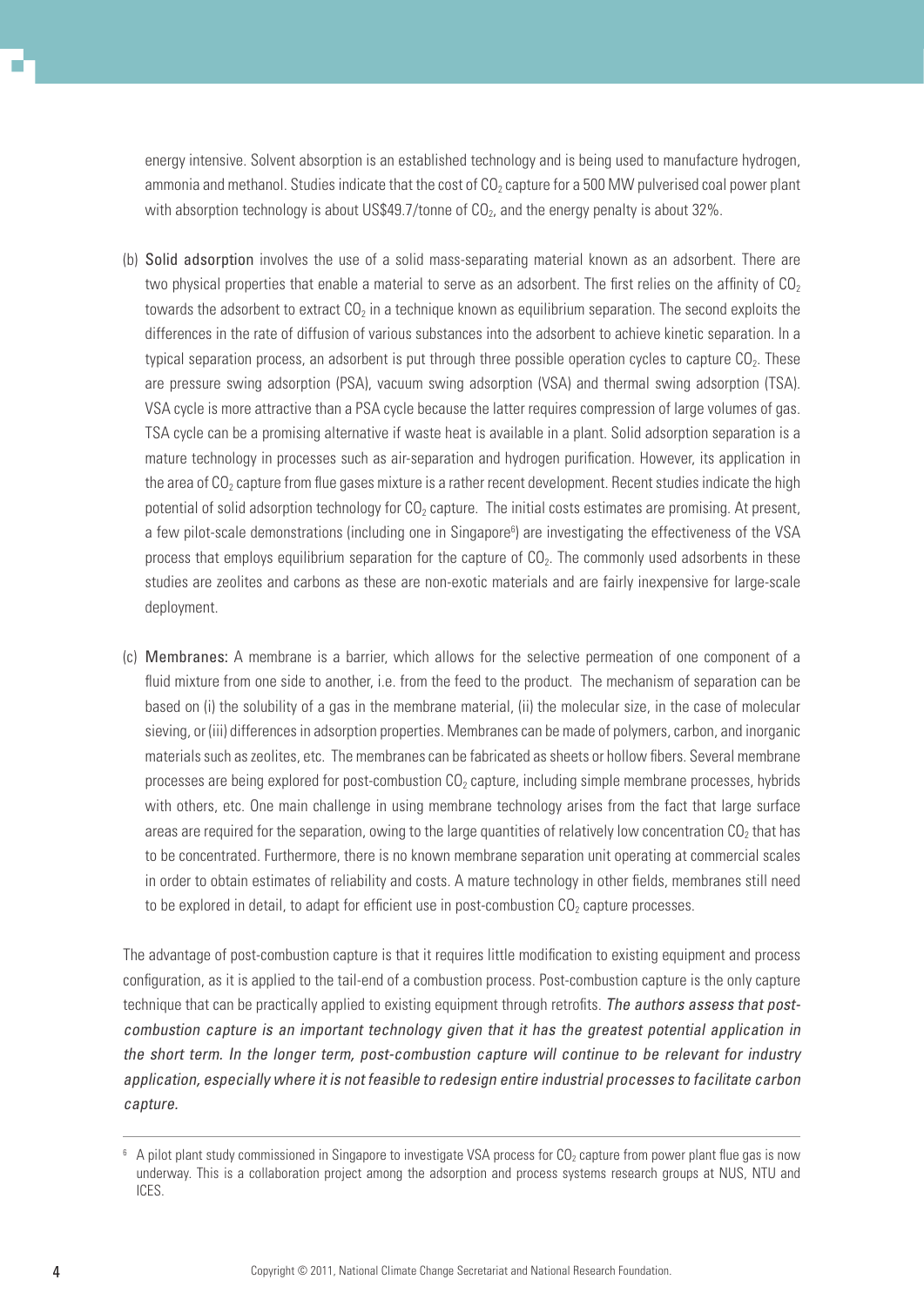#### Pre-combustion Capture

Pre-combustion capture refers to the conversion of fuel into hydrogen where the carbon content of the fuel is stripped out as CO<sub>2</sub> in the process. A pre-combustion capture process typically comprises of three stages. The first stage involves the conversion of a primary fuel source such as coal, oil, biomass and natural gas into syngas (a mixture of CO and H<sub>2</sub>). This is achieved by reacting the primary fuel with steam (known as 'steam reforming') or oxygen (known as 'partial oxidation' or 'gasification'). In the second stage, the syngas is treated to convert CO to  $CO<sub>2</sub>$  and H<sub>2</sub> by reacting it with steam. This reaction is known as the Water Gas Shift (WGS) reaction. Finally, the  $CO<sub>2</sub>$  is separated from the  $CO<sub>2</sub>/H<sub>2</sub>$  mixture using adsorption techniques (similar to those used for post-combustion capture) to produce a  $CO<sub>2</sub>$  stream. The remaining H<sub>2</sub> is used as a fuel or for chemical production. A schematic representation of the pre-combustion capture process is shown in Figure 3.



Figure 3: Pre-combustion capture process for various fuel types

Current pre-combustion systems typically make use of physical or chemical solvents for  $CO<sub>2</sub>$  separation. These processes are expected to remain the predominant technique for  $CO<sub>2</sub>$  separation in the near term. However, they are not widely applied as they are energy-intensive and involve multiple steps. They are also expected to be less relevant in future with the emergence of new pre-combustion capture technologies with higher performance and lower cost.

Intense R&D efforts are underway worldwide to develop new pre-combustion capture technologies. Majority of the research in this area is focused on Sorption Enhanced Hydrogen Production (SEHP), which combines the various reaction steps such as steam reforming, WGS, and  $CO<sub>2</sub>$  separation in a single reaction to enhance efficiency. Some of these technologies are discussed below.

(a) Membrane separation. Membrane reactors are an attractive option for  $CO<sub>2</sub>$  capture in gas-fired power stations because they combine the efficient conversion of natural gas to  $H_2$  for power production with the separation of  $CO<sub>2</sub>$  in a single reactor. Current research is focused on developing membranes with high selectivity, long-term hydrothermal stability, overall durability and sulphur tolerance.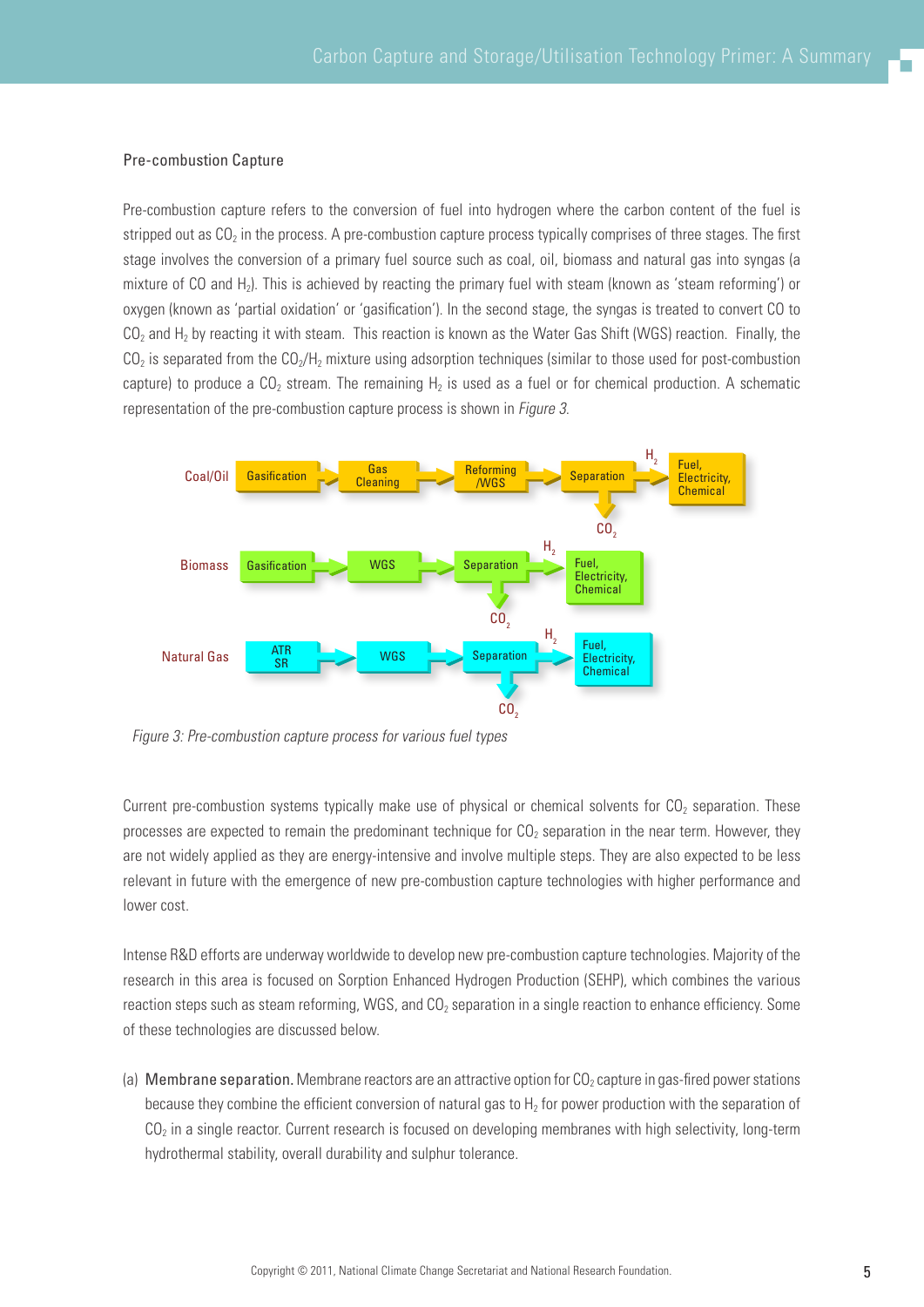(b) Carbonation of CaO. This technology integrates the WGS reaction with in-situ CO<sub>2</sub> capture using CaO as a sorbent. The used sorbent is heated to release the  $CO<sub>2</sub>$  and regenerate CaO for reuse in the process. A number of pre-combustion systems makes use of CaO as a sorbent given its high  $CO<sub>2</sub>$  affinity and the availability of low cost CaO-based materials. This reaction route is also attractive because of its efficiency in capturing  $CO<sub>2</sub>$ .

Pre-combustion capture offers several advantages, namely:

- i. Proven industrial scale technology in oil refineries, ammonia and urea manufacturers.
- ii. Capable of capturing  $90-95\%$  of  $CO<sub>2</sub>$  emissions.
- iii. Wide application to all primary fuels types regardless of their physical state (i.e. solid, liquid or gas).
- iv. Lower  $CO<sub>2</sub>$  capture costs compared to post-combustion capture and oxy-fuel technologies due to its lower energy penalties and higher energy efficiencies.
- v. Capable of producing a mix of electricity and hydrogen (for use as a fuel or chemical feedstock) on a large scale and at high levels of thermal efficiency.

The authors assess that pre-combustion capture can improve the performance and lower the cost of  $CO<sub>2</sub>$ capture in the longer term. There is significant scope for innovation to optimise the various processes in pre-combustion capture.

#### Oxy-fuel Combustion

Oxy-fuel combustion refers to the technology where fossil fuels are burnt in almost pure oxygen instead of air. The utilisation of this approach overcomes the most serious drawback of post-combustion capture processes, which is the difficulty of separating  $CO<sub>2</sub>$  from a flue gas mixture containing N<sub>2</sub> (nitrogen). Since N<sub>2</sub> is removed prior to combustion, the flue gas mixture leaving a combustion chamber consists of only  $CO<sub>2</sub>$ , H<sub>2</sub>O (water), NO<sub>x</sub> (nitrogen oxides) and  $SO<sub>x</sub>$  (sulphur oxides). After taking the necessary heat recovery steps, the flue gas mixture is cleaned up to remove NOx and SO<sub>x</sub>. A further compression step separates the CO<sub>2</sub> and H<sub>2</sub>O to produce a relatively pure CO<sub>2</sub> stream that is ready for sequestration.

The key difference between a post-combustion and an oxyfuel combustion process lies in the latter's need for an air separation unit (ASU) to produce a stream of 95–99% pure oxygen. This implies additional capital costs and land requirements for retrofits. However, several studies suggest that there are various economic advantages of retrofitting a post-combustion capture plant with an oxy-fuel combustion plant. There is significant potential to develop more energy efficient air separation processes that will further advance the oxy-fuel combustion technology. The authors assess that oxy-fuel has the potential to bring about a significant improvement in  $CO<sub>2</sub>$  capture efficiency. However, several challenges such as producing oxygen economically and technologies (materials, processes, etc.) that would allow combustion with oxygen have to be resolved. Furthermore, large scale demonstrations of this technology are still at a preliminary stage.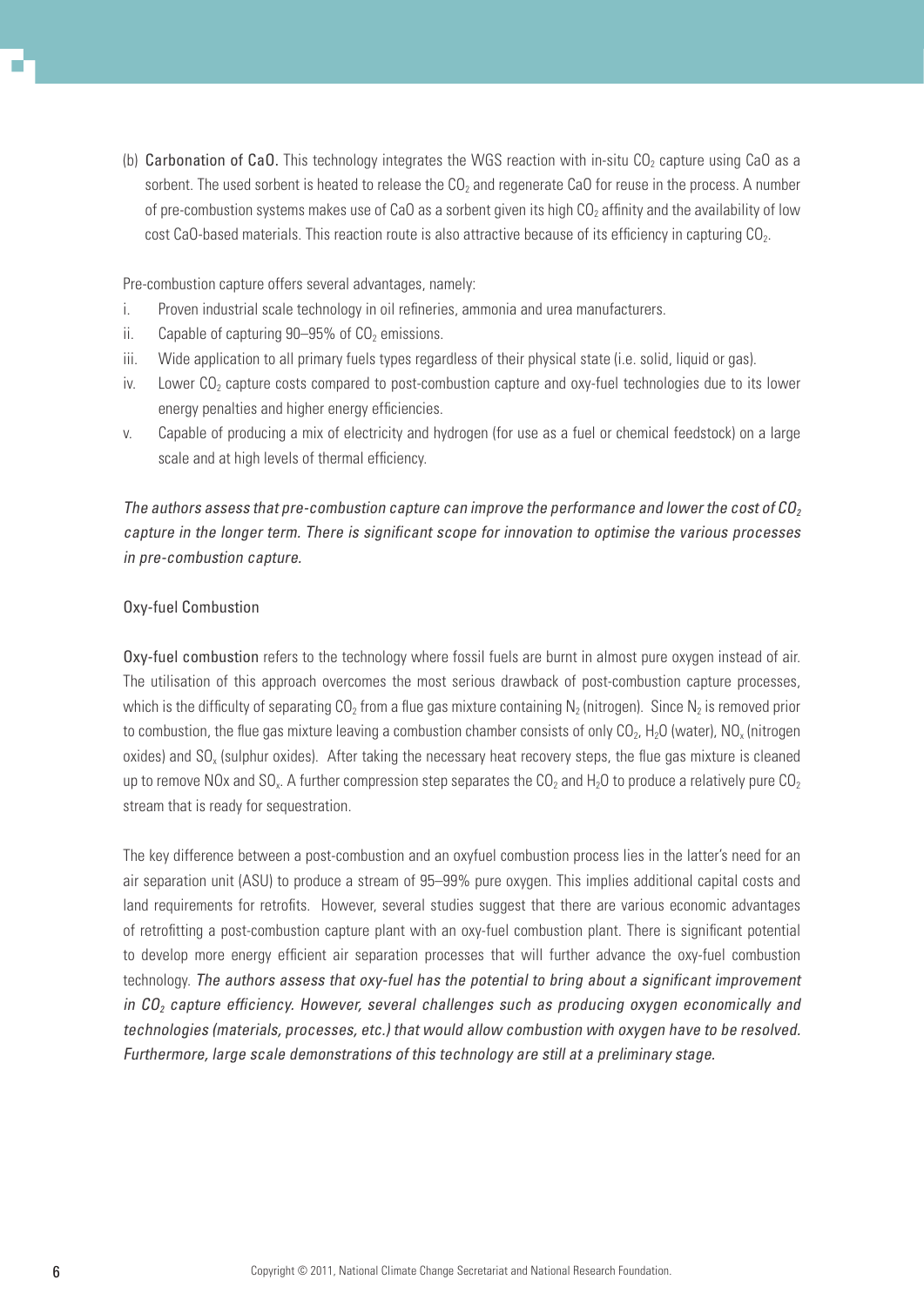Chemical looping combustion (CLC) is a variant of oxy-fuel combustion that can potentially improve the performance of carbon capture significantly. This technology uses two separate reactors (an air reactor and a fuel reactor) together with an oxygen carrier to form a combustion system. The process starts in the air reactor where the oxygen carrier absorbs oxygen from air. The oxygen carrier is then transferred to the fuel reactor where it releases the oxygen for combustion with a fuel. CLC process results in two separate flue-gas streams. The stream leaving the air reactor contains  $N_2$  and some remaining  $0_2$ , while the stream leaving the fuel reactor contains mainly  $CO<sub>2</sub>$  and steam. An almost pure stream of  $CO<sub>2</sub>$  is obtained by condensing the steam. The efficiency of the CLC process is largely dependent on the performance of the oxygen carrier. The carrier must also be able to support efficient fuel combustion. Transition metal oxides such as nickel, copper, cobalt, iron and manganese are good choices. Recently, non-metal oxides such as calcium sulphate and strontium sulphate have also been found to be good oxygen carriers. The challenge in realising this technology is to find a good oxygen carrier that is inexpensive, available in large quantities, has sufficient oxygen capacity and is able to withstand large numbers of reduction/oxidation cycles and mechanical handling without loss in performance. In addition, there are challenges in moving large amounts of solids at scales that are significantly larger than the current technologies (e.g. fluidised bed).

## CARBON STORAGE

In the long-term, Singapore needs access to some form of carbon storage in order for carbon capture and sequestration to scale up emissions reductions. There are three broad categories of carbon storage options, namely:

- i. Geological storage this involves storing captured  $CO<sub>2</sub>$  in geological formations, e.g. rocks, aquifers etc. through different trapping mechanisms. Depleted oil fields are potential sites for long-term  $CO<sub>2</sub>$  storage as they possess the necessary geological formations. Enhanced Oil Recovery (EOR), a technology in which  $CO<sub>2</sub>$  is injected into producing wells to enhance productivity, can be an economically viable option for  $CO<sub>2</sub>$  storage. Studies are underway at various sites to assess the long-term impacts.
- ii. Biological storage this exploits the natural process through which biomass accumulates  $CO<sub>2</sub>$  directly from the atmosphere, for example, biofixation of  $CO<sub>2</sub>$  by microalgae and other forms of vegetation.
- iii. Ocean storage this method involves the direct dissolution of captured  $CO<sub>2</sub>$  into the ocean or injecting captured  $CO<sub>2</sub>$  into deep water (i.e. more than 1 km deep).
- iv. Mineralisation this method refers to the reaction of  $CO<sub>2</sub>$  with naturally occurring minerals to form carbonates.

It is worth pointing out that Singapore does not have significant sites that can support geological and ocean storage. Hence, the authors assess that mineralisation offers the maximum potential for  $CO<sub>2</sub>$  storage and will be elaborated here.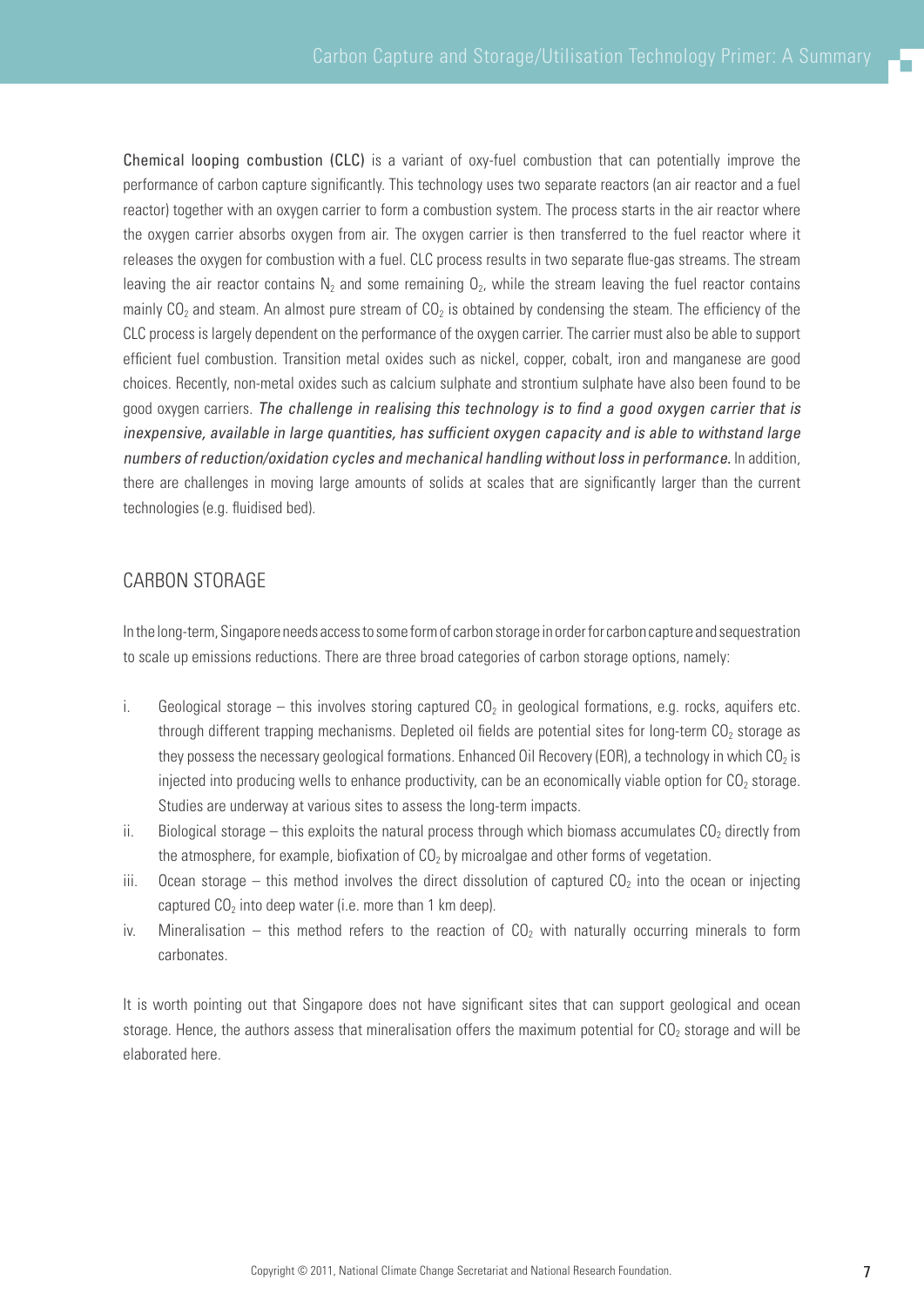#### Mineralisation

Mineralisation refers to the process of reacting  $CO<sub>2</sub>$  with minerals (specifically silicates) to form solids such as magnesium carbonate and silica. The stable nature of these products ensures that leakage of  $CO<sub>2</sub>$  is negligible. Minerals that can be used to react with  $CO<sub>2</sub>$  are abundant. For example, the quantity of magnesium silicate rock found in the Earth's crust far exceeds the amount that is needed to mineralise all the  $CO<sub>2</sub>$  produced from the combustion of global fossil fuel reserves.

 $CO<sub>2</sub>$  mineralisation occurs naturally on geological time scales (i.e. millions of years). This process can be accelerated through the use of carbonation reactors. e.g. The US National Energy Technology Laboratory (NETL) has developed a state-of-the-art reactor that enables CO<sub>2</sub> mineralisation to take place over a time span of hours. This technology involves reacting  $CO<sub>2</sub>$  with silicate minerals, in particular, finely-grounded olivine or heat-activated serpentine that is suspended in a chemical solution under high pressure and high temperature conditions.

In the last decade, a lot of R&D efforts have focused on developing methods for extracting magnesium or calcium from minerals or industrial by-products and wastes using strong or weak acids, alkali solutions and ligands. These methods can potentially lower the energy needs for crushing and grinding silicate minerals. However, using chemicals that cannot be completely recovered or re-used would increase processing costs.

## CARBON UTILISATION

After CO<sub>2</sub> is captured, it has to be sequestered to prevent the CO<sub>2</sub> from reaching the atmosphere and contributing to climate change. Carbon utilisation refers to the use of  $CO<sub>2</sub>$  as a raw material to produce useful materials. This is an attractive option to sequester  $CO<sub>2</sub>$  because the value of the products created improves the overall economics of the entire carbon capture and sequestration process. A wide range of potential products can be derived from  $CO<sub>2</sub>$ . However, the challenge is that  $CO<sub>2</sub>$  is a stable compound and thus it is potentially energy-intensive to get  $CO<sub>2</sub>$ to react with other substances. It is important that any utilisation option should be net  $CO<sub>2</sub>$ -negative or neutral, i.e. the energy required for the utilisation should come from a source that emits less  $CO<sub>2</sub>$  than what is being converted in the utilisation process. Furthermore, the product of this utilisation must not release the  $CO<sub>2</sub>$  back into the atmosphere during its lifecycle. As such, few  $CO<sub>2</sub>$  derived products have been commercialised or produced in a large scale with the sole motive of  $CO<sub>2</sub>$  utilisation. Figure 4 shows the potential products of  $CO<sub>2</sub>$  divided into four major groups.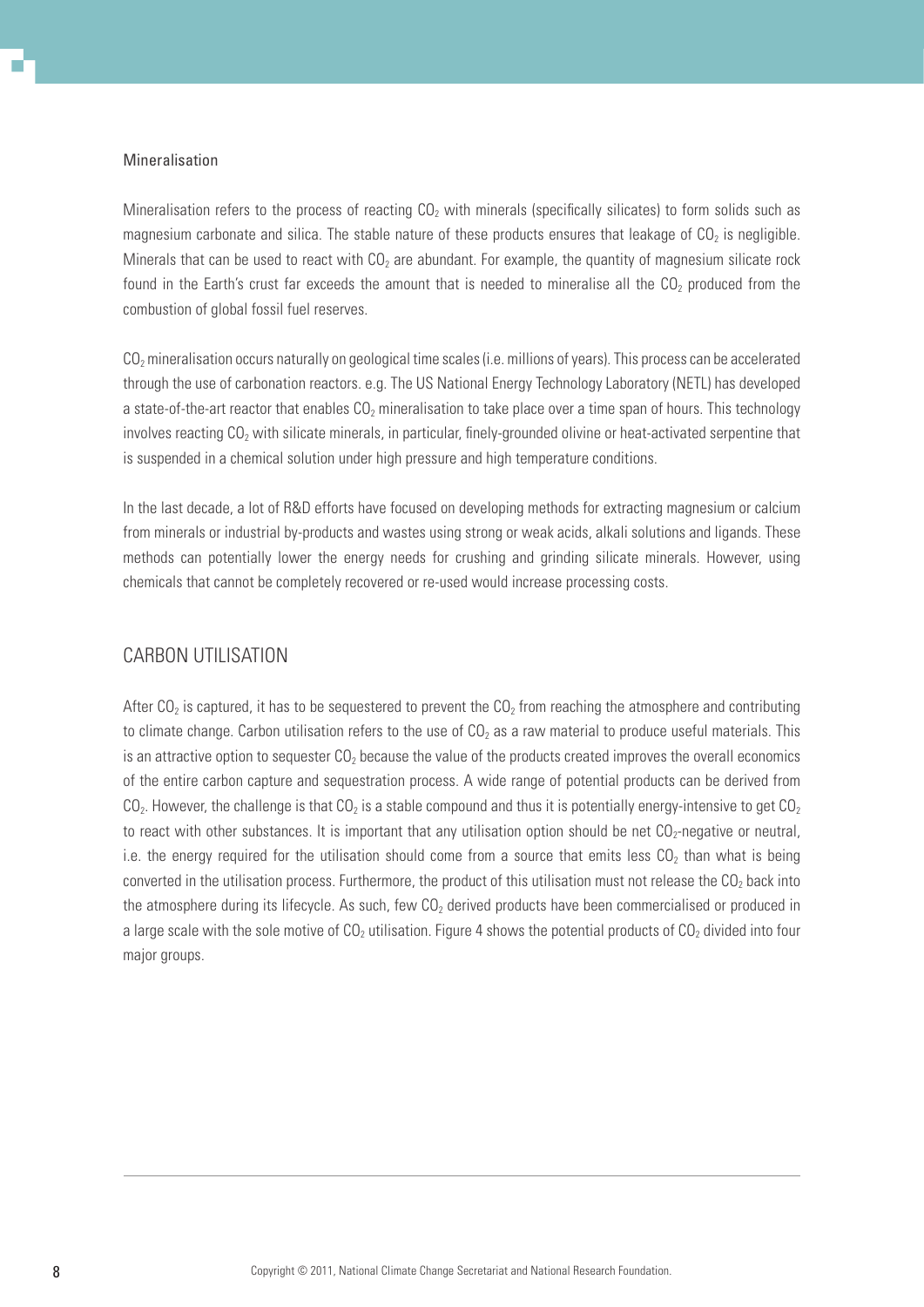

Figure 4: Four major groups of potential  $CO<sub>2</sub>$  products obtained from chemical manufacturing

#### Group A

Group A comprises of products that are already produced from  $CO<sub>2</sub>$  at commercial scale, and for which efficient carbon utilisation technologies are available. Currently, there is only one major industrial process that utilises  $CO<sub>2</sub>$ for producing chemicals in large quantities (i.e. the production of urea from  $CO<sub>2</sub>$  and ammonia, for use as fertilisers). Globally, more than 100 Mt of  $CO<sub>2</sub>$  are consumed for this process. This represents about 99% of all  $CO<sub>2</sub>$  converted in the chemical industry, but makes up for less than 1% of the global anthropogenic  $CO<sub>2</sub>$  emissions. The production of salicylic acid, cyclic carbonates and polycarbonates each consumes lower amounts of  $CO<sub>2</sub>$  (i.e. less than 0.1 Mt of  $CO<sub>2</sub>$  emissions/year) compared to the production of urea. However, it is worth noting that that the  $CO<sub>2</sub>$  consumed in this form is eventually released into the atmosphere and hence does not strictly qualify as a  $CO<sub>2</sub>$  reduction option, if viewed in the global context. Aliphatic polycarbonates have been commercialised on the small scale for specialty applications in barrier coatings and automotive parts. A potentially larger market for these polycarbonates is in the manufacture of polyurethane foams.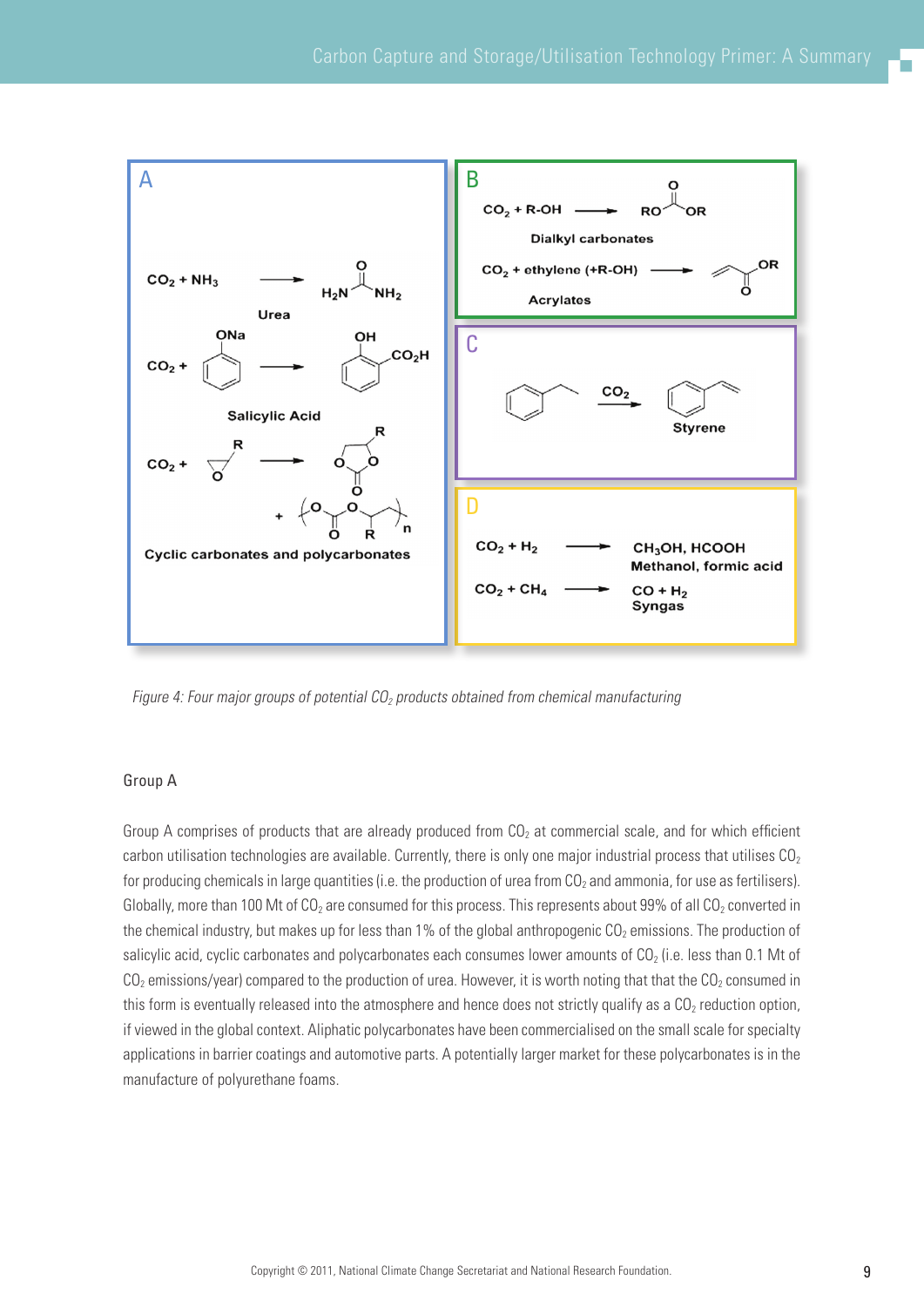#### Group B

This group consists of chemicals that utilise the entire  $CO<sub>2</sub>$  molecule, but the technologies to do so efficiently are not available yet. Examples of products in this group include diphenyl carbonate to make polycarbonates for water bottles and laptop casings, as well as acrylic acid or acrylates to make polyacrylates for adhesives, dispersants for paint, and as a fire retardant.

## Group C

 $CO<sub>2</sub>$  is used in this group to produce styrene, which is then used to produce polystyrene for various items such as rubber, plastic, fibreglass, food containers and automobile parts.

## Group D

This group is made up of chemical products derived from hydrogenation or reforming of  $CO<sub>2</sub>$ . An example is methanol, which can be used as a transportation fuel. However, the feasibility of this technology depends on the availability of renewable source of hydrogen.

The authors assess that, owing to major mismatches in scale,  $CO<sub>2</sub>$  utilisation will become an attractive option for Singapore, if significant advances in technologies, or global markets for  $CO<sub>2</sub>$  derived products become a reality. In particular, the authors recommend that Singapore can explore potential synergies within its refining and petrochemical industry to exploit opportunities for carbon utilisation from concentrated  $CO<sub>2</sub>$  streams that already exist in Jurong Island.

## CCS/U in Singapore

Considerable research is underway in Singapore on various aspects of CCS/U. Most notably, the A\*STAR Thematic Strategic Research Program (TSRP) on CCU has seven current projects, four on various types of carbon capture and three on storage /utilisation.

The four capture projects involve adsorption-based post-combustion capture, membrane-based pre-combustion capture, oxy-fuel combustion via chemical looping, and sorption-enhanced water gas shift reaction. Except the first project, which has built a pilot plant at the Institute of Chemical and Engineering Sciences (ICES) to capture at least 200 kg/day of CO<sub>2</sub>, the others are still at the laboratory scale. While the work shows promisingly low energy penalties for carbon capture, significant scale-up issues need to be addressed and test-bedding work at pilot and/ or industrial scales (approximately 10-1000 tonnes of  $CO<sub>2</sub>/day$ ) is required to demonstrate success and for eventual commercialisation.

The three CCU projects on storage/utilisation involve mineralisation for landfill applications while producing building materials (e.g. sand, cement) as by-products, direct reforming of  $CO<sub>2</sub>$  using methane to produce syngas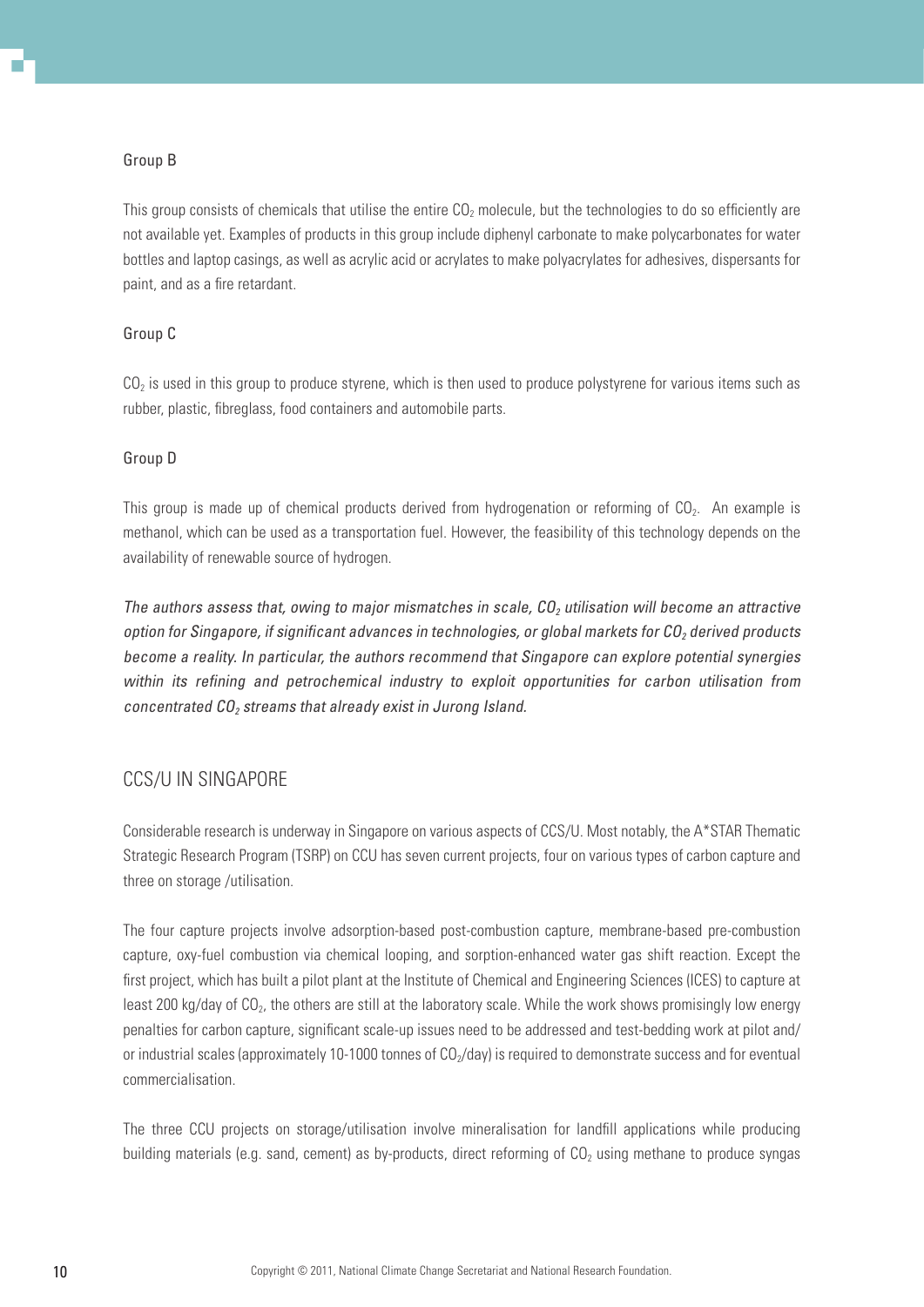and hydrogen, and fixation of  $CO<sub>2</sub>$  in microalgae to produce biodiesel. All these projects are at the laboratory scale and require further work and support to demonstrate success at larger scales.

In addition to the above TRSP CCU projects, other CCS/U work is in progress in the universities and research institutes of Singapore. These include carbon capture/storage via gas hydrate technology, conversion of  $CO<sub>2</sub>$ to hydrocarbons in a Fischer-Tropsch-like process, mineralisation of  $CO<sub>2</sub>$  to produce carbonate nanoparticles, converting  $CO<sub>2</sub>$  to useful products with the help of solar or electrical energy, and other ways to produce useful fuels, intermediates, chemicals, fuels, and final products. However, all of these technologies are highly nascent and require much further work and support.

There is a need to support and capitalise on these ongoing efforts by investing now in fundamental and test-bedding R&D on materials, processes, and systems to develop CCU technologies that cater to both local and global markets in the long-term (2025 and beyond).